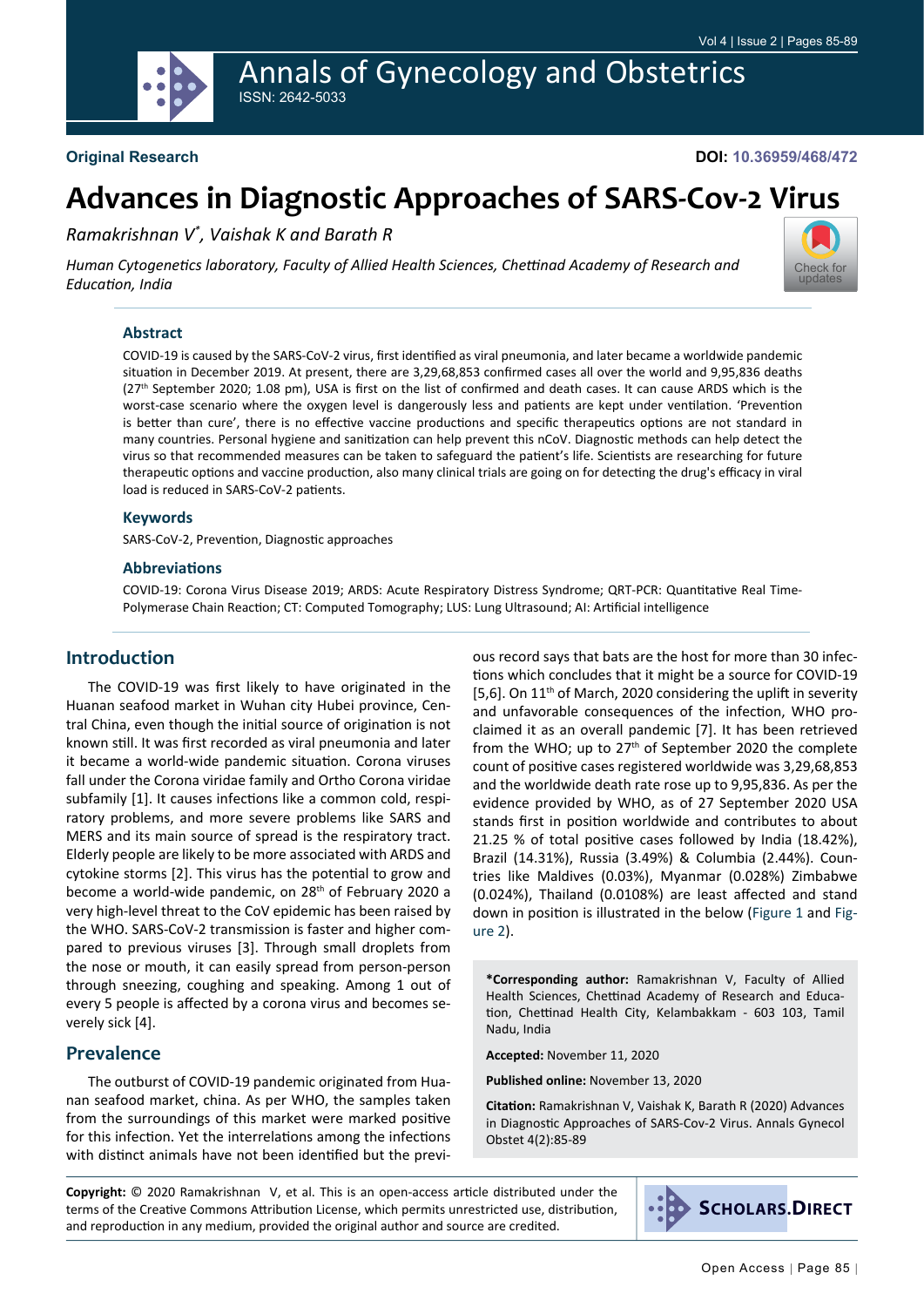<span id="page-1-0"></span>

<span id="page-1-1"></span>

#### **Mechanism**

The ingress of SARS-COV-2 into the cell which is being encountered commences with the synergy of Spike proteins (S - Proteins) made up of Glycoprotein with the receptors of the host. As per the types of viruses, the sites of Receptor Binding Domains (RBD) within the S1 locale of a COVID S protein differ. Some may have RBD at N-terminus for e.g. MHV and some may have such at C-terminus as in the case of SARS-COV [8,9]. At that point, viral particles access over host cell cytosol which can generally be achieved by Cathepsin or other proteases like TMPRSS2 etc. This helps in cleaving S-protein, which usually gets cleaved at 2 different sites of which the first cleavage is vital for division of Receptor Binding Domain & fusion domains of S protein. Subsequently, the second cleavage for revealing the fusion peptides [10,11], after the cell entry, the RNA gets uncoated and the replicase gene on the RNA strand is translated into two replicase poly proteins, further the proteinases of virus process these poly proteins to obtain independent proteins of replicase enzymes. These proteins bring about the output of full-length negative sense RNA and it functions as positive sense RNA template in future and the full-length negative sense RNA is reproduced to deliver shorter mRNAs [12].

#### **Diagnostic Approaches - Molecular Aspect**

## **Quantitative real-time reverse transcription-Polymerase chain reaction (QRT-PCR)**

One of the most common and promising methods of diagnosis used in the detection COVID-19 is Quantitative Real-Time Reverse Transcriptase-Polymerase Chain Reaction [13]. The steps involved in this diagnostic method are as follows: 1) Extraction of RNA samples from the patients; 2) The RNA extracted is converted into cDNA by reverse transcription and it is amplified by specific fragments of cDNA by PCR; 3) Fluorescent signals are studied. When the Cycle threshold (C) values are lesser, it is an indication of diagnostic results as positive. Generally, it takes about 2-4 hour's when performed under trained people in a clinical laboratory whereas; automated QRT-PCR is expected to give the result in less than an hour. This method is very useful for diagnosis in early stages compared to antigen-antibody reaction [14]. If there is any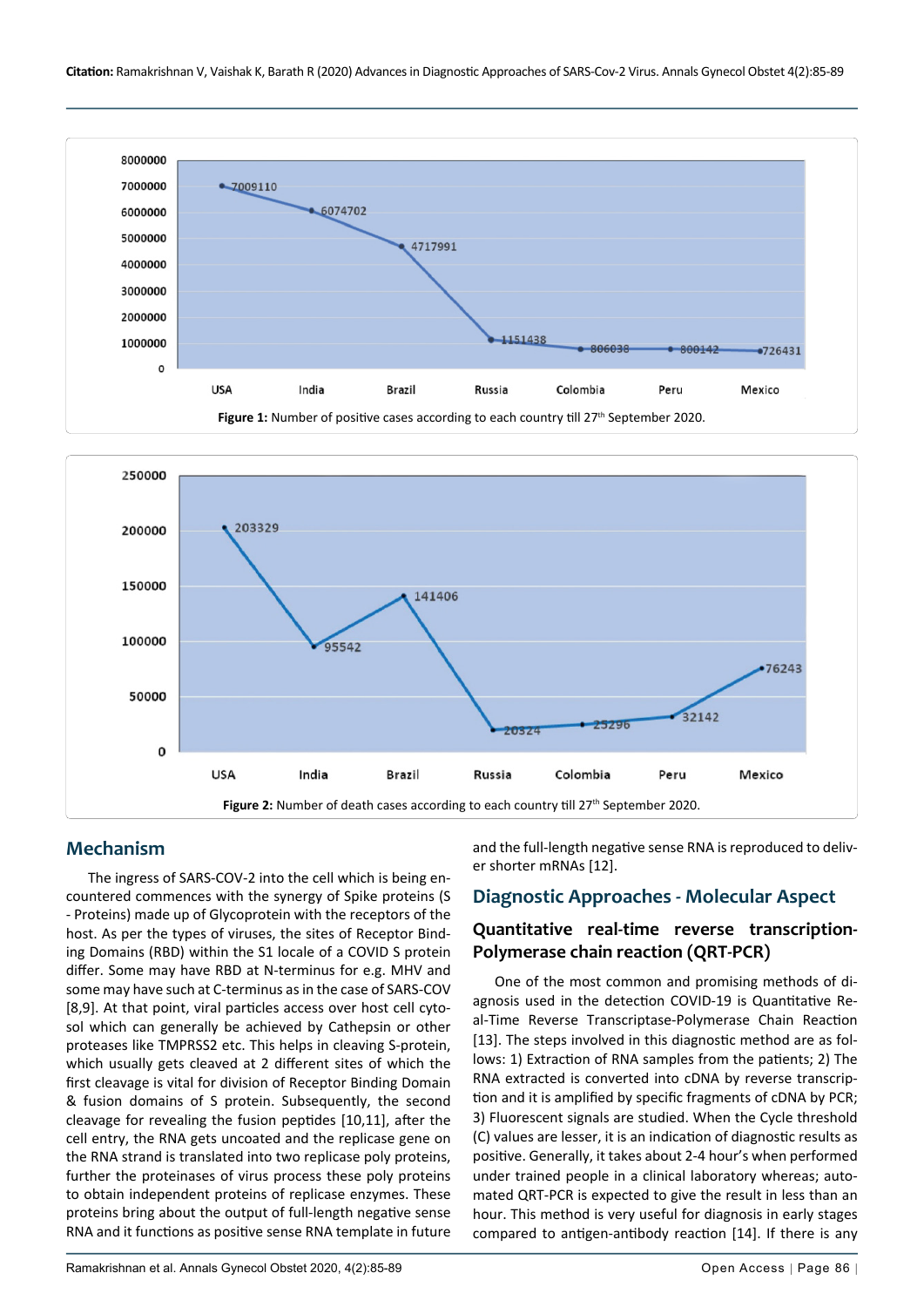other material that is involved it will affect the results and will show as 'false-positive results. Moreover, micro fluidic digital array PCR helps to lower the false-positive rate because it gives gene qualification at single molecule level [15].

### **Detection by CRISPR/CAS Technology**

CRISPR/Cas system is a kind of impressive genetic engineering tool that mainly focuses on editing the desired genome of interest [16,17]. These technologies are now freshly introduced in detecting the viral particles with more promising results [18,19]. Major components of this technology include the CAS proteins which give the enzymatic apparatus needed to the procurement of new spacers from, targeting, attacking components, the guide RNAs helps in target sequence selectivity for the system and the fragments of target DNA [20,21]. The Cas proteins like 12a & 13a results in the guaranteed cleavage when bound over the target, in which a nonspecific single stranded DNA or RNA marked with fluorescent dye gets digested and released out [22,23]. Recent studies say that these CRISPR/Cas 13a tests alongside with isothermal amplification can locate SARS-COV-2 which was affirmed already by the US FDA for crisis use [24,25]. Also, the combination of cas12a with RT- LAMP shows a greater relevance and sensitivity over the samples [26]. Therefore, this technology is assessed as a promising diagnostic method for the detection of SARS-COV-2, since it can be incorporated with any nucleic acid augmentation frameworks [27,28].

#### **Detection by genome sequencing**

Genome sequencing is a kind of methodology in which the arrangement of DNA nucleotides or the bases in the whole genome and the composition of double helix DNA are unraveled [29]. It is notable for its agility and precision in recognizing the unknown viral particles entering our body and also it has a numerous point of interest in virus detection. To start with, it empowers examination of the SARS-CoV-2 develop-

ment during transmission and following of COVID developments [30]. It is then followed by viable prohibition of other microbes. Also, genomic sequencing can distinguish numerous microorganisms existing in a solitary patient, which helps execute sensible medications but requires lavish equipment and skilled personnel [31]. Higher recognition efficiency can be achieved by using droplet based single cell sequencing technology. At present, this method has first concern at the ongoing phase of the epidemic, yet patient's genome sequencing will provide a better understanding about the human susceptibility over the SARS-COV-2 infection [32]. By interpreting the genomic sequences of the affected patients, the transmission dynamics of SARS-COV-2 can be very well understood which aids in the rapid development of vaccines against this infection and their diagnostic approaches is illustrated in [\(Figure 3\)](#page-2-0).

# **Imaging Examination**

# **Chest computed tomography (CT)**

It is an x-ray imaging technique where narrow x-ray beams are focused on patients' body; it gives the cross-sectional images of the required target [33]. In this aspect, it is focused on cross-sectional images of the lungs by CT where we get more details about radiographic features in most of the COVID-19 patients [34]. CT scans are strongly recommended to use as a diagnostic option, there are five stages classified based on CT imaging stages [35,36] is presented in [\(Table 1\)](#page-3-0).

## **Lung ultrasound (LUS)**

Ultrasound is used to image the internals of the body; it is done by the production of sound waves by probes or transducers above human hearing threshold frequencies, these probes can also be sent inside the body to get more detailed image [37]. LUS is an easy option for diagnosis of suspected COVID-19 patients because, it can be done at any stage of diagnostics or therapeutic processes while the patients still

<span id="page-2-0"></span>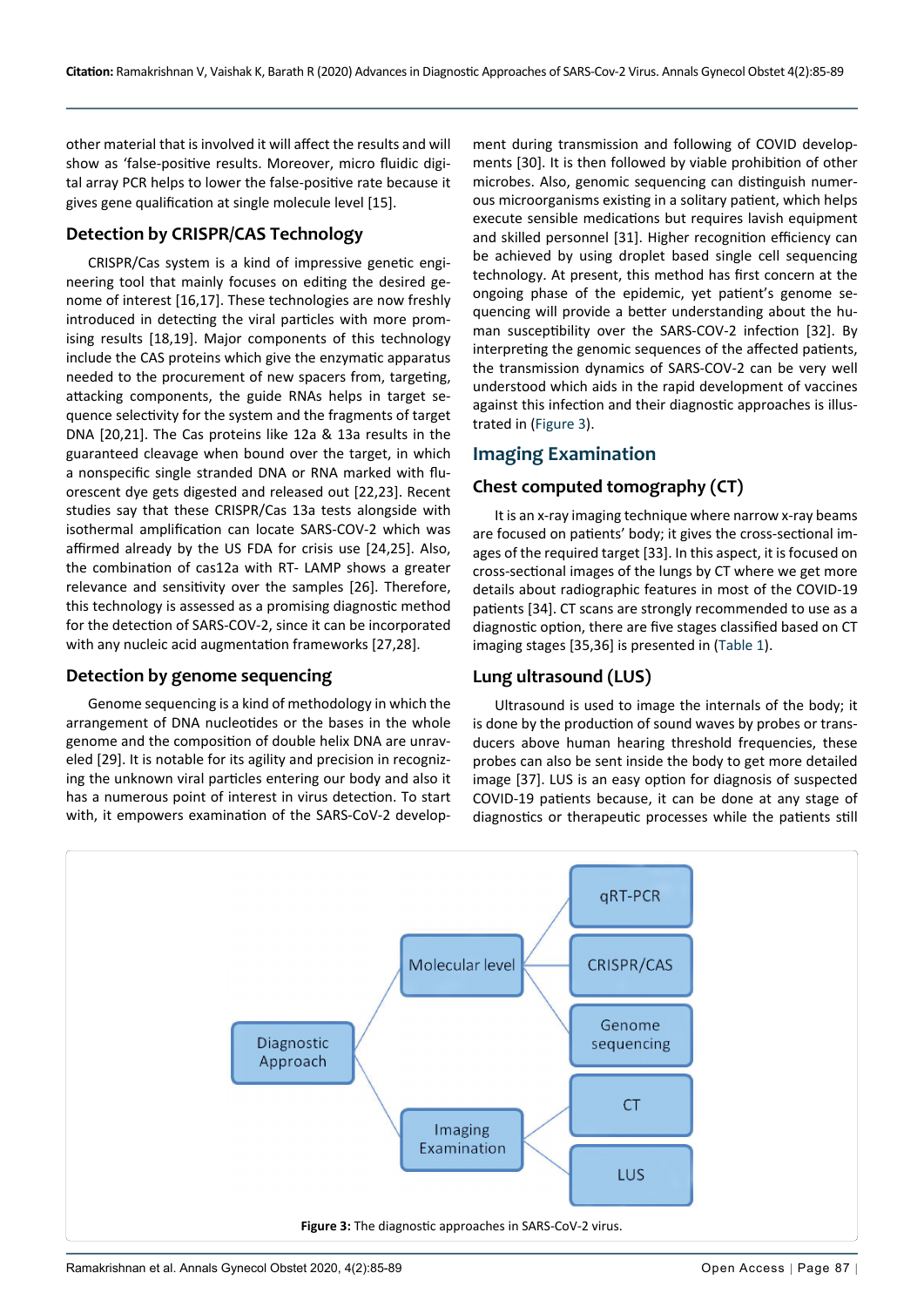| S.No | <b>Stages based on CT image</b> | Conditions according to each stage                                                                                                                                                                                                                                                                                                             |
|------|---------------------------------|------------------------------------------------------------------------------------------------------------------------------------------------------------------------------------------------------------------------------------------------------------------------------------------------------------------------------------------------|
| 1    | Ultra-early stage               | No clinical manifestation in this stage, laboratory results are negative but tests positive for throat<br>swab generally between 1-2 weeks after exposure to contaminated areas.                                                                                                                                                               |
| 2    | Early stage                     | Initial period within three days once encountered with cold, wheeze, dry cough, pyrexia etc., it<br>shows particular numerous strewed irregulars or groups of ground-glass opacities, and divided by<br>beehive-like stiffen interlobular septa.                                                                                               |
| 3    | Rapid Progression stage         | Period of three to seven days after being influenced by the virus, a merged &huge-scale light<br>coalesce with air-bronchogram inside was manifested by CT.                                                                                                                                                                                    |
| 4    | Consolidation stage             | Period of about one to two weeks after exposure to clinical manifestation, CT image portrayed<br>several strewed coalesce in lower density and lesser range than the before stage.                                                                                                                                                             |
| 5.   | Dissipation stage               | Hardly between 2-3 weeks after clinical manifestation, furthermore was the range of lesions<br>reduced. Patchy consolidation or strip-like opacity was shown by CT image, after sometime grid-<br>like denser interlobular septum, thickening and strip-like twist of bronchial wall and less scattered<br>patchy consolidations was observed. |

<span id="page-3-0"></span>**Table 1:** Stages based on CT image in SARS-CoV-2 virus.

on bedside [38]. There are some advantages compared to CT technique, LUS has no radiation, it is low cost and can be performed repeatedly faster [39,40]. LUS has limitations when compared to CT; low sensitivity, lesions that are presented deep and intrapulmonary cannot be detected [41].

#### **Treatment**

There is no particular therapeutic option available for COVID-19 and vaccines are not yet discovered, scientists are undergoing research for developing vaccines and having treatment plans for future aspects [42], vaccine as an early preventive strategy for SARS-CoV-2 virus. There are many antiviral drugs like hydroxycloroquine and Lopinavir/Ritonavir were taken by people for treatment [43]. There are some selective treatment options based on the 7th edition of *'COVID-19 diagnosis and treatment guideline'* released by NCH of the people's Republic of China, it is based on three categories are as follows: 1. Standard treatment; 2. Treatment for severe and critical cases; 3. Traditional Chinese medicine [44].

#### **Conclusion**

SARS-CoV-2 is a highly infectious and transferrable virus which causes severe conditions, even though there are no therapeutic options and vaccines available. Diagnostics methods (Molecular aspect and Imaging examination) are there to detect the virus but, improvements and advancements are much needed to faster the rate of diagnosis. The use of AI technology can also be helpful in diagnostic aspects like; robots can be programmed for collecting samples which reduces human force. In near future, the advanced treatment options of vaccines production and molecular diagnostic methods will provide a great help for disease diagnosis and detection.

## **Acknowledgement**

Authors thank Chettinad Academy of Research and Education (CARE) for support.

#### **References**

1. [Heng Li, Shang-Ming Liu, Xiao-Hua Yu, et al. \(2020\) Corona virus](https://www.ncbi.nlm.nih.gov/pmc/articles/PMC7139247/)  [disease 2019 \(COVID-19\): Current status and future perspec](https://www.ncbi.nlm.nih.gov/pmc/articles/PMC7139247/)[tives. Int J Antimicrob Agents 55: 105951.](https://www.ncbi.nlm.nih.gov/pmc/articles/PMC7139247/)

- 2. Yan-Rong Guo, Qing-Dong Cao, Zhong-Si Hong, et al. (2020) The origin, transmission and clinical therapies on corona virus disease 2019 (COVID-19) outbreak - an update on the status. Mil Med Res 7: 11.
- 3. David S C Hui, Alimuddin Zumla (2019) Severe acute respiratory syndrome: Historical, epidemiologic, and clinical features. Infect Dis Clin North Am 33: 869-889.
- 4. [\(2020\) World Health Organization. WHO](https://covid19.who.int/).
- 5. [Lisa E Gralinski, Vineet D Menachery \(2020\) Return of the corona](https://pubmed.ncbi.nlm.nih.gov/31991541/)  [virus: 2019-nCoV. Viruses 12: 135.](https://pubmed.ncbi.nlm.nih.gov/31991541/)
- 6. [Tung Phan \(2020\) Novel corona virus: From discovery to clinical](https://pubmed.ncbi.nlm.nih.gov/32007627/)  [diagnostics. Infect Genet Evol 79: 104211.](https://pubmed.ncbi.nlm.nih.gov/32007627/)
- 7. [Jaffar A, Al-Tawfiq, Roberto Leonardi, et al. \(2020\) Prevalence](https://pubmed.ncbi.nlm.nih.gov/32360326/)  [and fatality rates of COVID-19: What are the reasons for the](https://pubmed.ncbi.nlm.nih.gov/32360326/)  wide variations worldwide**?** [Travel Med Infect Dis 35: 101711.](https://pubmed.ncbi.nlm.nih.gov/32360326/)
- 8. [Cheng P K, Wong D A, Tong LK, et al. \(2004\) Viral shedding pat](https://pubmed.ncbi.nlm.nih.gov/15158632/)[terns of corona virus in patients with probable severe acute re](https://pubmed.ncbi.nlm.nih.gov/15158632/)[spiratory syndrome. Lancet 363: 1699-700.](https://pubmed.ncbi.nlm.nih.gov/15158632/)
- 9. [Kubo H, Yamada Y K, Taguchi F \(1994\) Localization of neutralizing](https://pubmed.ncbi.nlm.nih.gov/7520090/)  [epitopes and the receptor-binding site within the amino-termi](https://pubmed.ncbi.nlm.nih.gov/7520090/)[nal 330 amino acids of the murine corona virus spike protein. J](https://pubmed.ncbi.nlm.nih.gov/7520090/)  [Virol 68: 5403-5410.](https://pubmed.ncbi.nlm.nih.gov/7520090/)
- 10. [Sandrine Belouzard, Victor C Chu, Gary R Whittaker \(2009\) Ac](https://pubmed.ncbi.nlm.nih.gov/19321428/)[tivation of the SARS corona virus spike protein via sequential](https://pubmed.ncbi.nlm.nih.gov/19321428/)  [proteolytic cleavage at two distinct sites. Proc Natl Acad Sci U S](https://pubmed.ncbi.nlm.nih.gov/19321428/)  [A 106: 5871-5876.](https://pubmed.ncbi.nlm.nih.gov/19321428/)
- 11. [Bosch B J, van der Zee R, de Haan C A, et al. \(2003\) The corona](https://pubmed.ncbi.nlm.nih.gov/12885899/)  [virus spike protein is a class I virus fusion protein: Structural and](https://pubmed.ncbi.nlm.nih.gov/12885899/)  [functional characterization of the fusion core complex. J Viral 77:](https://pubmed.ncbi.nlm.nih.gov/12885899/)  [8801-8811.](https://pubmed.ncbi.nlm.nih.gov/12885899/)
- 12. [Zhiqi Song, Yanfeng Xu, Linlin Bao, et al. \(2019\) From SARS to MERS,](https://pubmed.ncbi.nlm.nih.gov/30646565/)  [Thrusting corona viruses into the spotlight. Viruses 11: 59.](https://pubmed.ncbi.nlm.nih.gov/30646565/)
- 13. [Yishan Wang, Hanyujie Kang, Xuefeng Liu, et al. \(2020\) Combi](https://pubmed.ncbi.nlm.nih.gov/32096564/)[nation of RT-QPCR testing and clinical features for diagnosis of](https://pubmed.ncbi.nlm.nih.gov/32096564/)  [COVID-19 facilitates management of SARS-CoV-2 outbreak. J](https://pubmed.ncbi.nlm.nih.gov/32096564/)  [Med Virol 92: 538-539.](https://pubmed.ncbi.nlm.nih.gov/32096564/)
- 14. [Xi Yuan, Chengming Yang, Qian He, et al. \(2020\) Current and per](https://www.ncbi.nlm.nih.gov/pmc/articles/PMC7409380/)[spective diagnostic techniques for COVID-19. ACS Infect Dis 6:](https://www.ncbi.nlm.nih.gov/pmc/articles/PMC7409380/)  [1998–2016.](https://www.ncbi.nlm.nih.gov/pmc/articles/PMC7409380/)
- 15. [Shufang Zhou, Tong Gou, Jiumei Hu, et al. \(2019\) A highly inte](https://pubmed.ncbi.nlm.nih.gov/30660930/)[grated real-time digital PCR device for accurate DNA quantita](https://pubmed.ncbi.nlm.nih.gov/30660930/)[tive analysis. Biosens Bioelectron 128: 151-158.](https://pubmed.ncbi.nlm.nih.gov/30660930/)